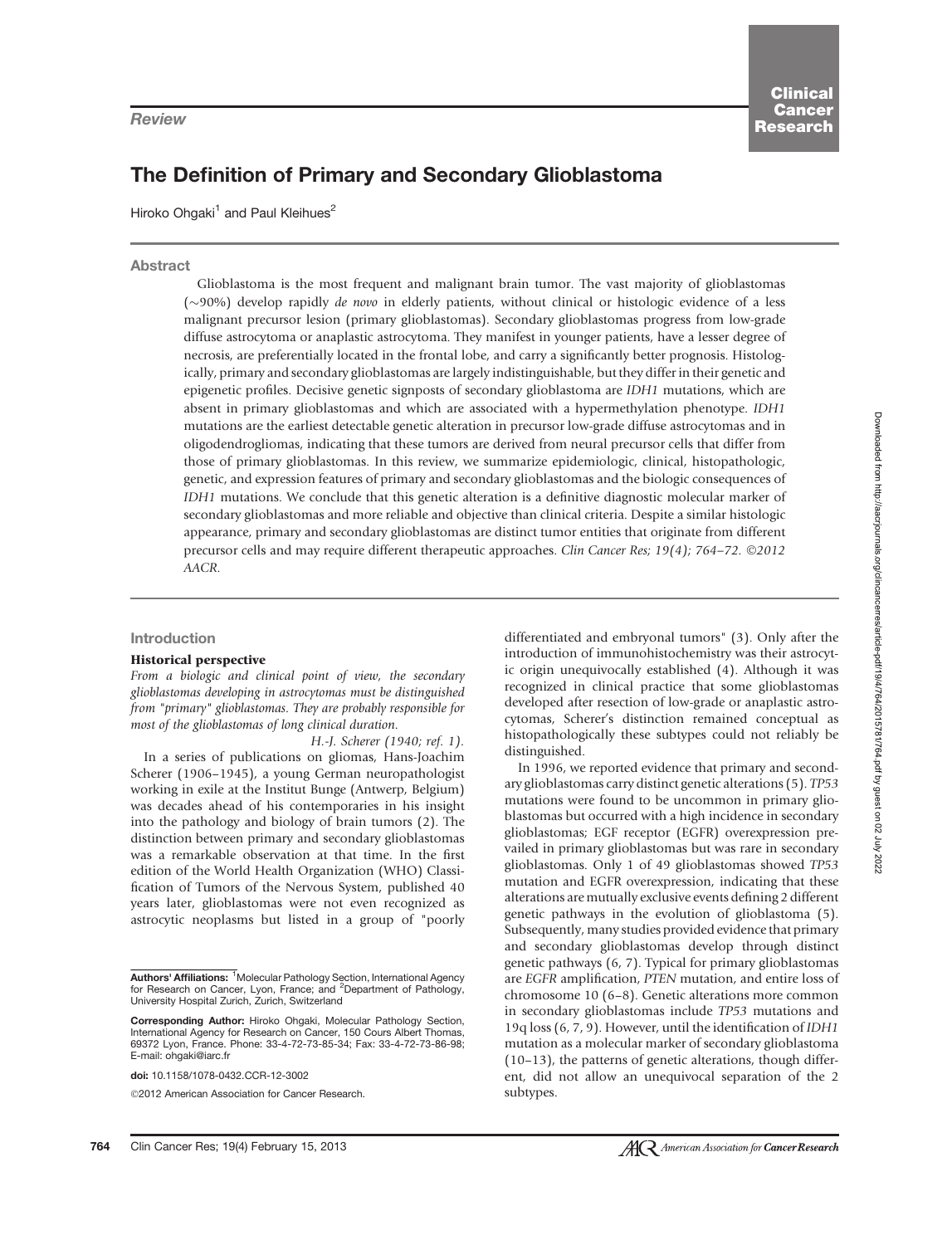IDH1 Mutations as Initiator and Lineage Marker in **Gliomagenesis** 

#### IDH1/2 mutations in neural tumors

IDH1 mutations were first reported by Parsons and colleagues (14) in 2008, and in this first study the authors already pointed out that "mutations in IDH1 occurred in a large fraction of young patients and in most patients with secondary glioblastomas and were associated with an increase in overall survival." Subsequent studies showed that these mutations are very frequent in secondary (>80%) but very rare in primary glioblastomas (<5%; refs. 10–13). IDH1 mutations as a genetic marker of secondary, but not primary, glioblastoma closely correspond to the respective clinical diagnosis in 385 of 407 (95%) of cases (13). It is now agreed that IDH1 mutation is a definitive diagnostic molecular marker of secondary glioblastomas and more reliable and objective than clinical and/or pathologic criteria.

IDH1 mutations are frequent (>80%) in diffuse astrocytoma WHO grade II and anaplastic astrocytoma WHO grade III, the precursor lesions of secondary glioblastomas, as well as in oligodendroglial tumors including oligodendroglioma WHO grade II, anaplastic oligodendroglioma WHO grade III, oligoastrocytoma WHO grade II, and anaplastic oligoastrocytoma WHO grade III (10–12, 15). In contrast, IDH1 mutations are very rare or absent in pilocytic astrocytomas, as well as in most other CNS neoplasms, including ependymomas, medulloblastomas, and meningiomas (10– 12, 15). IDH2 mutations are less frequent and prevail in anaplastic oligodendrogliomas  $(\sim 5\%)$  and oligoastrocytomas ( $\sim$ 6%; ref. 12).

All IDH1 mutations reported are located at the first or second base of codon 132 (10, 11, 14). Most frequent is R132H (CGT-->CAT), observed in 83% to 91% of IDH1 mutations in astrocytic and oligodendroglial gliomas (10–12). Other mutations are rare, including R132C (CGT-->TGT; 3.6%–4.6%; refs. 10–12), R132G (0.6%– 3.8%; refs. 10–12), R132S (0.8%–2.5%; refs. 10–12), and R132L (0.5%–4.4%; refs. 10, 12). IDH2 mutations are located at codon 172 (12), with R172K being most frequent.

#### IDH1/2 mutations in non-neural tumors

IDH1/2 mutations are absent or very rare in most tumors at other organ sites, including bladder, breast, stomach, colorectum, lung, liver, ovary, and prostate (12, 15). Exceptions are central chondrosarcomas  $(\sim 55\%;$  ref. 16), intrahepatic cholangiocarcinomas (23%; ref. 17), acute myelogenous leukemia (AML; 15%–20%; refs. 18–23), angioimmunoblastic T-cell lymphoma (AITL; ~20%; ref. 24), malignant melanoma ( $\sim$ 10%; ref. 25), and anaplastic thyroid cancer ( $\sim$ 10%; ref. 26). This suggests that IDH1/2 mutations may confer a growth advantage in specific cell lineages at defined stages of development and differentiation.

#### Are there primary glioblastomas with IDH1 mutations?

In a population-based study, only 14 of 407 glioblastomas clinically diagnosed as primary (3.4%) carried an IDH1 mutation (13). These patients were 10 years younger and their genetic profiles were similar to those of secondary glioblastomas, including frequent TP53 mutations and absence of EGFR amplification (13). Similarly, several hospital-based studies showed that primary glioblastomas with IDH1 mutations were 13 to 27 years younger than those without IDH1 mutations (10, 12, 27, 28). Toedt and colleagues (27) showed that primary glioblastomas with IDH1 mutations have gene expression profiles similar to those of IDH1-mutated secondary glioblastomas. Glioblastomas with IDH1 mutations clinically diagnosed as primary may have rapidly progressed from precursor lesions that escaped clinical diagnosis and are likely to have been misclassified as primary glioblastoma.

### Are there secondary glioblastomas that do not have IDH1 mutations?

Secondary glioblastomas lacking IDH1 mutations have infrequent TP53 mutations and patients have a shorter clinical history (13). Furthermore, most secondary glioblastomas lacking IDH1 mutations (7 of 8) had developed through progression from an anaplastic glioma (WHO grade III), whereas the majority of secondary glioblastomas with IDH1 mutations had progressed from a WHO grade II glioma (13). The possibility therefore exists that some tumors diagnosed as anaplastic astrocytoma were actually primary glioblastomas that were misdiagnosed because of a sampling error. In the absence of diagnostic hallmarks, that is, necrosis and/or microvascular proliferation, pathologists hesitate to make a diagnosis of glioblastoma even if MRI suggests this.

### Timing of IDH1/2 mutations in the pathway to secondary glioblastoma

IDH1/2 mutations are an early event in gliomagenesis and persist during progression to secondary glioblastoma. In addition to frequent IDH1/2 mutations, about 65% of diffuse astrocytomas carry a TP53 mutation, whereas oligodendrogliomas show frequent 1p/19q loss (>75%; refs. 11, 29–33). IDH1/2 mutations are likely to occur before TP53 mutation or 1p/19q loss, as low-grade diffuse gliomas carrying only IDH1/2 mutations are more frequent (17%) than those carrying only a TP53 mutation (2%) or those showing only 1p/19q loss (3%; ref. 33). Furthermore, the analysis of multiple biopsies from the same patient revealed that there were no cases in which an IDH1 mutation occurred after the acquisition of a TP53 mutation or loss of 1p/19q (11, 33).

Acquisition of 1p/19q loss in cells with IDH1/2 mutations may be the driving force toward oligodendroglial differentiation in low-grade diffuse glioma (11, 31, 33). It has been shown that tumors with the typical histologic signature of oligodendroglioma (e.g., honeycomb appearance of most neoplastic cells) showed loss at 1p/19q in the vast majority of cases (>90%; ref. 31). Furthermore, exomic sequencing recently revealed that mutations in the CIC gene (homolog of the Drosophila gene capicua) at 19q13.2 and in the FUBP1 gene at 1p are frequent in oligodendrogliomas but rare or absent in diffuse astrocytomas (34–36).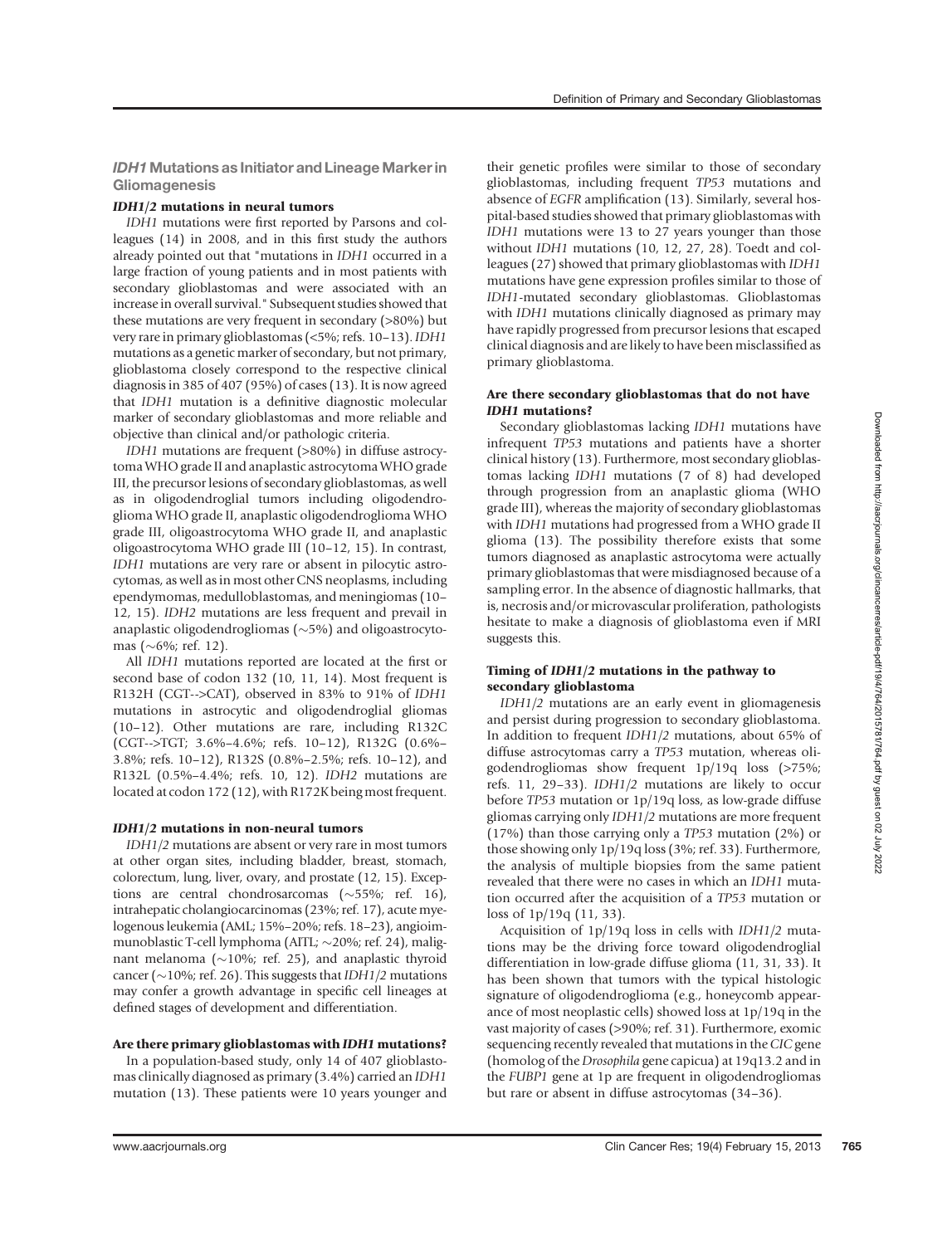Astrocytomas typically develop in cells with IDH1/2 mutations that subsequently acquire TP53 mutations. Recent studies have also described mutations in the ATRX (a-thalassemia/mental-retardation-syndrome-X-linked) gene that are often copresent with IDH1/2 mutations and TP53 mutations in diffuse astrocytomas WHO grades II/III and secondary glioblastomas (36, 37). Our current concept of the genetic pathways leading to astrocytic and oligodendroglial gliomas is summarized in Figure 1.

Only 7% of WHO grade II diffuse gliomas had none of these genetic alterations (i.e., IDH1/2 mutations, TP53 mutations, and 1p/19q loss) and were termed "triple negative" (33). These cases are still poorly understood; a minor fraction shows loss of cell-cycle control regulated by the RB1 pathway (38). The possibility cannot be excluded that they are derived from a different precursor cell population.

### IDH1 mutations in gliomas associated with the Li-Fraumeni syndrome

As indicated earlier, IDH1 mutations precede TP53 mutations in sporadic astrocytic tumors. Patients with Li-Fraumeni syndrome (LFS) carry a germline TP53 mutation that is present in every somatic cell. Thus, by definition TP53 mutations would be the first event in LFS-associated gliomas, which account for 12% to 13% of all tumors occurring in LFS families (39, 40). In patients from 3 families with LFS, we identified IDH1 mutations in 5 astrocytic gliomas that developed in carriers of a TP53 germline mutation. Without exception, all contained the R132C (CGT-->TGT) mutation (41), which in sporadic astrocytic tumors amounts to less

than 5% of all IDH1 mutations (10–12). This remarkably selective occurrence suggests a preference for R132C mutations in neural precursor cells that already carry a germline TP53 mutation.

### Biologic Consequences of IDH Mutations

The mechanisms by which IDH1 mutations contribute to the development and malignant progression of astrocytic and oligodendroglial tumors are still not fully understood. Conditional IDH1 (R132H) knockin mice with expression in all hematopoietic cells or cells of the myeloid lineage caused an increased number of early hematopoietic progenitors with splenomegaly, anemia, and extramedullary hematopoiesis (42), whereas brain-specific IDH1 (R132H) conditional knockin mice exhibited hemorrhage and perinatal lethality (43). Like EGFR amplification in primary glioblastomas, IDH1 mutations in secondary glioblastomas are typically lost during culture in vitro (44). This is enigmatic, since selective suppression of endogenous mutant IDH1 expression in a fibrosarcoma cell line with a native IDH1R132C heterozygous mutation significantly inhibits cell proliferation (45). Only recently, using a neurosphere culture method, it has been possible to establish a brain tumor stem cell line from an IDH1-mutant anaplastic oligoastrocytoma with an endogenous IDH1 mutation and detectable production of 2-hydroxyglutarate (2HG; ref. 46). This may suggest that IDH1-mutant glioma cells have stem cell–like features that confer a growth advantage under neurosphere culture conditions. Alternatively, there may be intratumoral heterogeneity of IDH1 mutations, and



Figure 1. Genetic pathways to primary and secondary glioblastomas. Note that only secondary glioblastomas share common origin of cells with oligodendrogliomas.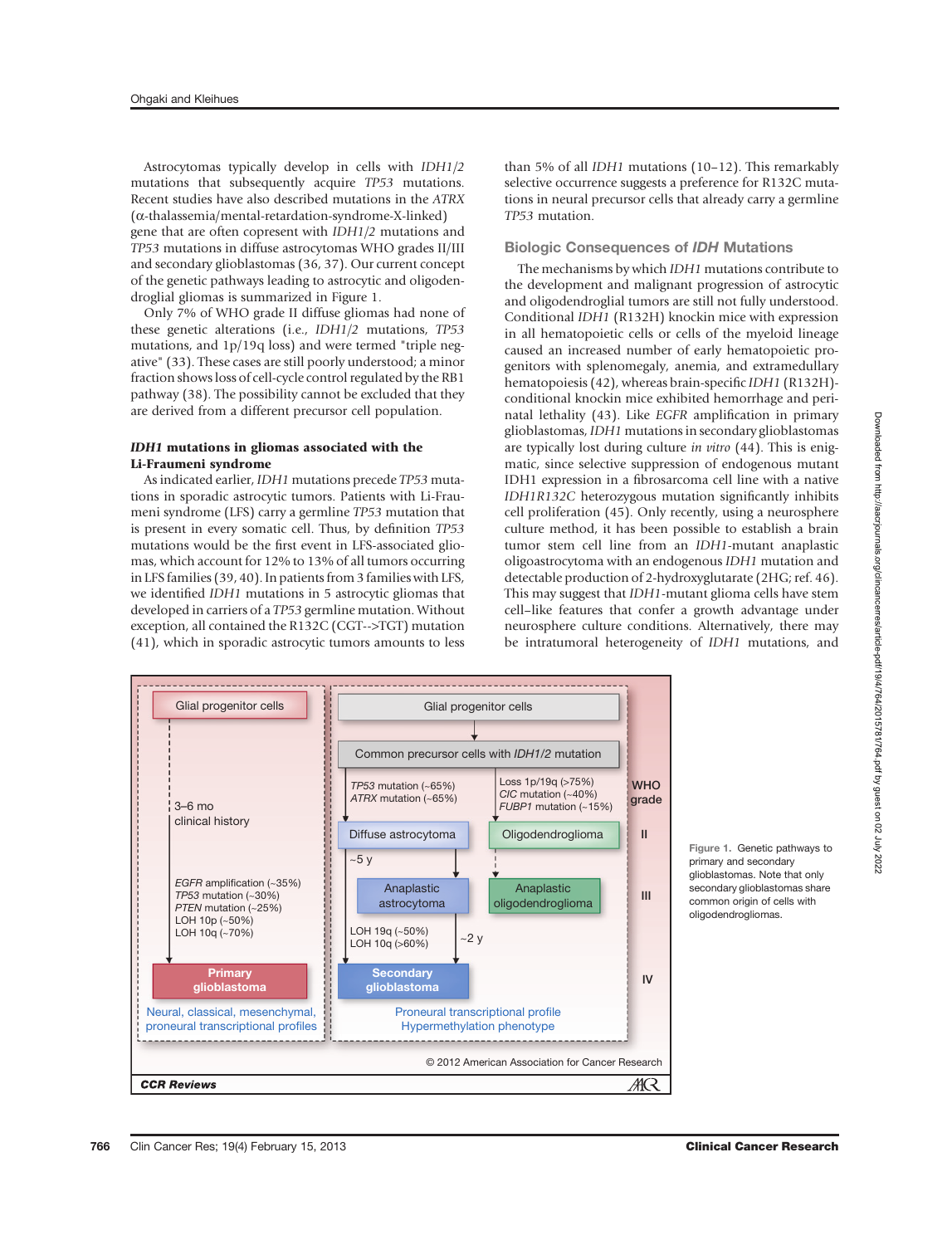neoplastic cells lacking IDH1 mutations are positively selected during culture.

### Impaired enzymatic activity and accumulation of 2-hydroxyglutarate

The IDH1 gene encodes isocitrate dehydrogenase 1, an enzyme participating in the citric acid (Krebs) cycle (47, 48), the metabolic pathway used by aerobic organisms to generate usable energy (49).IDH1/2 mutations reduce the wildtype activity of the enzyme, that is, the conversion of isocitrate to  $\alpha$ -ketoglutarate ( $\alpha$ -KG), and increase levels of hypoxia-inducible factor-1 $\alpha$  (HIF-1 $\alpha$ ), a transcription factor, and its targets (e.g., GLUT1, VEGF, and PGK1; ref. 50). Importantly, IDH1/2 mutations are gain-of-function mutations that also produce the oncometabolite 2HG from a-KG (51, 52). The production of 2HG is a function shared by all the commonly occurring IDH1/2 mutants analyzed (51– 53). Malignant  $IDH1^{mut}$  gliomas contain an increased (up to 100-fold) concentration of 2HG (51). Cells from brainspecific IDH1 (R132H)-conditional knockin mice also show high levels of 2HG that are associated with inhibited prolyl-hydroxylation of HIF-1 $\alpha$  and upregulation of its target genes (43). 2HG also blocks prolyl-hydroxylation of collagen, causing a defect in collagen protein maturation, leading to basement-membrane aberrations that may play a role in glioma progression (43).

### Hypermethylation phenotype

Noushmehr and colleagues (54) first reported that IDH1/  $2^{mut}$  glioblastomas displayed concerted CpG island methylation at a large number of loci. A similar hypermethylation phenotype was also observed in  $IDH1/2^{mut}$  diffuse astrocytomas (55) and oligodendroglial tumors (55), as well as in IDH1/2<sup>mut</sup>AML (56). Turcan and colleagues (57) introduced mutant IDH1 into primary human astrocytes, causing alteration of specific histone markers and induction of extensive DNA hypermethylation, suggesting that the presence of an IDH1 mutation is sufficient to establish a hypermethylation phenotype in glioma. This is supported by the observation that the expression of IDH1 (R132H) in cells of myeloid lineage in knockin mice resulted in hypermethylated histones and changes in DNA methylation similar to those observed in human  $IDH1/2^{mut}$  AML (42). Stable transfection of a 2HG-producing IDH mutant into immortalized astrocytes resulted in progressive accumulation of histone methylation, which was associated with repression of the inducible expression of lineage-specific differentiation genes and a block to differentiation, suggesting that 2HG-producing IDH1/2 mutants can prevent the histone demethylation that is required for lineage-specific progenitor cells to differentiate into terminally differentiated cells (58). Duncan and colleagues (59) knocked in a single copy of the IDH1 R132H into a human cancer cell line and profiled changes in DNA methylation in more than 27,000 CpG dinucleotides. Heterozygous expression of mutant IDH1 was sufficient to induce widespread alterations in DNA methylation, including hypermethylation of 2,010 and hypomethylation of 842 CpG loci, many of which were consistent with those

observed in IDH1-mutant and glioma–CpG island methylator phenotype  $(G\text{-CIMP})$  primary gliomas (59).

### IDH1 Mutations and the Proneural Signature of Glioblastomas

Glioblastomas have been classified on the basis of cDNA expression profiles, with distinct proneural, neural, classical, mesenchymal, and proliferative patterns (60, 61). Most IDH1mut glioblastomas (11 of 12, 92%) show a proneural expression signature; conversely, approximately 30% of glioblastomas with a proneural signature are  $IDH1^{mut}$  (61). Glioblastomas lacking IDH1 mutations have all been identified as classical, mesenchymal, neural, or proneural (61).

These observations suggest that secondary glioblastomas are a rather homogeneous group of tumors characterized by a proneural expression pattern, whereas primary glioblastomas are heterogeneous, with several distinct expression profiles. Diffuse astrocytomas, oligodendrogliomas, and oligoastrocytomas all show the typical proneural signatures (62), again supporting the view that these neoplasms share common neural progenitor cells.

#### Incidence of Secondary Glioblastomas

Until the discovery of IDH1 mutations as a molecular marker, the distinction between primary and secondary glioblastomas was based on clinical observations. Tumors were considered primary if the diagnosis of glioblastoma was made at the first biopsy, without radiologic or histologic evidence of a preexisting, less malignant precursor lesion. The diagnosis of secondary glioblastoma required neuroimaging and/or histologic evidence of a preceding low-grade or anaplastic astrocytoma (6, 7).

In developed countries, the annual incidence of glioblastomas is usually in the range of 3 to 4 cases per 100,000 persons per year (7, 63–65). In a population-based study in Switzerland, using clinical criteria and histopathologic evidence, only 5% of all glioblastomas diagnosed were secondary (7, 63). Similarly, a study by the University of Alabama (Tuscaloosa, AL) showed that 19 of 392 (5%) cases of glioblastoma had a histologically proven prior lowgrade glioma (66). When IDH1 mutations are used as a genetic marker, secondary glioblastomas accounted for 9% of all glioblastomas at the population level (13) and for 6% to 13% in hospital-based studies (10, 12, 67, 68).

The combined incidence rates of low-grade and anaplastic astrocytomas are approximately twice as high as that of clinically diagnosed secondary glioblastoma or  $IDH1^{mut}$ glioblastoma (30, 64, 69). This may be explained at least in part by the fact that some patients with low-grade or anaplastic astrocytoma succumb to the disease before progression to glioblastoma occurs. Furthermore, cases with rapid progression from low-grade or anaplastic astrocytoma may be misclassified as primary glioblastoma.

### Age and Sex Distribution

There is a striking difference in the age distribution of patients with primary and secondary glioblastoma. At a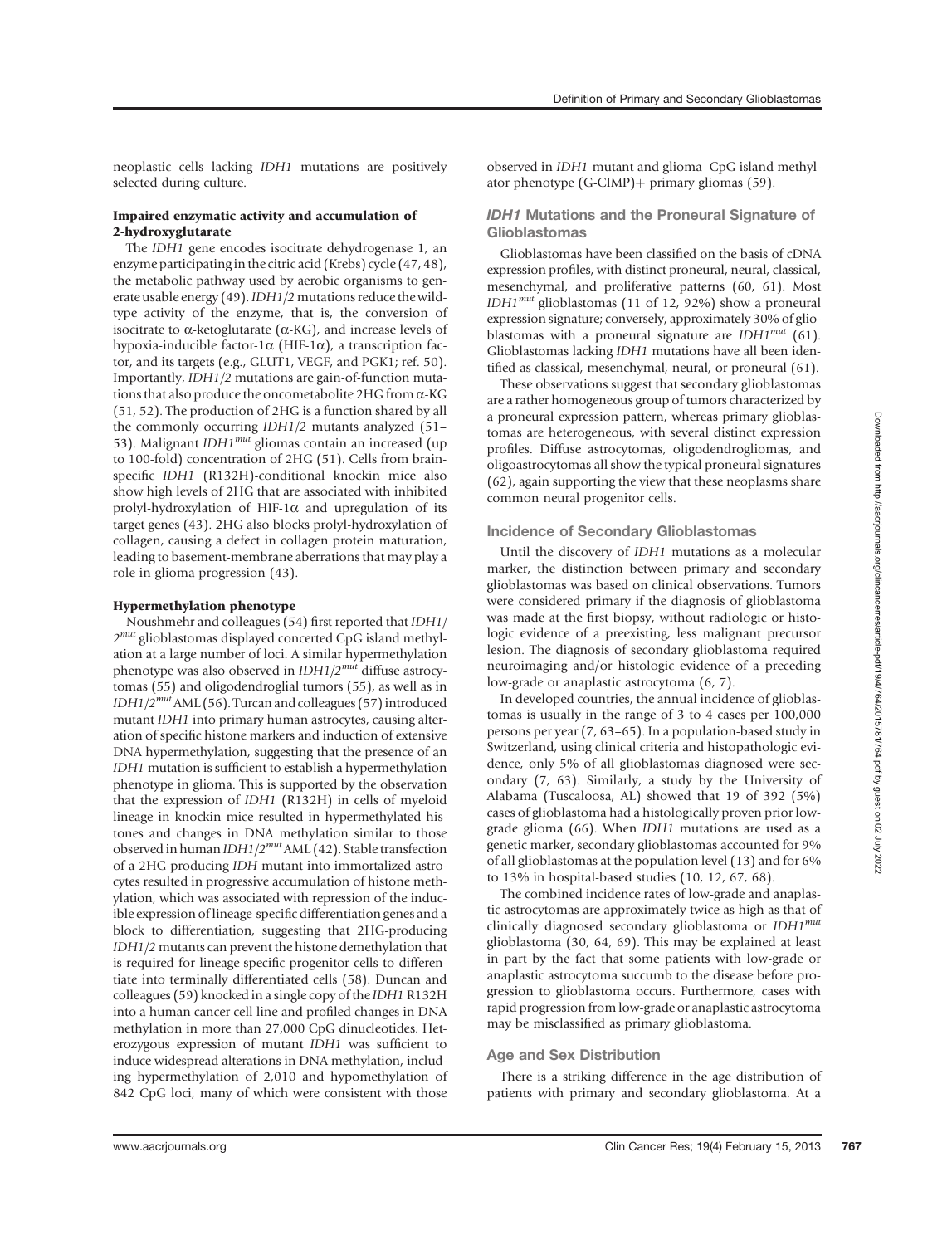population level, the mean age of patients with glioblastoma clinically diagnosed as primary was 62 years, whereas secondary glioblastomas developed in younger patients (mean, 45 years; refs. 7, 63). Similarly, the mean ages of patients with or without IDH1 mutations were 61 and 48 years, respectively (Table 1; ref. 13). Several hospital-based studies showed that patients with  $IDH1^{mut}$  glioblastoma are significantly younger (mean age, 32–41 years) than those without IDH1 mutations (mean age, 56–59 years; refs. 12, 67, 70).

Glioblastomas predominantly affect males, with a population-based M/F ratio ranging from 1.28 (7) to 1.32 (64, 65). In contrast, diffuse astrocytomas (WHO grade II) have a less pronounced male predominance, with M/F ratios of approximately 1.17 (29, 65). Because secondary glioblastomas typically develop from diffuse astrocytomas, one would expect that they have a similar gender ratio. This is indeed the case. In a population-based study, IDH1<sup>mut</sup> secondary glioblastomas had an M/F ratio of 1.12, significantly lower than the ratio of 1.46 in patients with primary glioblastoma (7). Several hospital-based studies also showed a tendency toward a lower M/F ratio of patients with secondary glioblastomas (5, 71–74). In a recent multicenter study, 49 of 618 glioblastomas (7.9%) carried an

### Clinical History

At a population level, the majority of patients with primary glioblastoma (68%) had a clinical history of less than 3 months (6). The mean duration of the clinical history of patients with primary and secondary glioblastoma was 6.3 and 16.8 months, respectively (7, 63). Similarly, patients with glioblastomas lacking IDH1 mutations had a mean duration of preceding clinical symptoms of 3.9 months, significantly shorter than patients with  $IDH1^{mut}$ glioblastoma (mean, 15.2 months;  $P = 0.0003$ ; ref. 13). Glioblastomas clinically diagnosed as primary had a mean clinical history of about 4 (IDH<sup>wt</sup>) and 29 months (IDH<sup>mut</sup>), respectively (13). It remains to be analyzed why the precursor lesions of these  $IDH^{mut}$  secondary glioblastomas escaped clinical detection despite their long clinical history.

### Localization

Lai and colleagues (68) reported that glioblastomas lacking IDH1 mutations show widespread anatomic distribution, whereas  $IDH1^{mut}$  glioblastomas have a striking

|                                                          | Primary glioblastoma                     |                                           | Secondary glioblastoma                   |                                            |                         |
|----------------------------------------------------------|------------------------------------------|-------------------------------------------|------------------------------------------|--------------------------------------------|-------------------------|
|                                                          | <b>Clinical</b><br>criteria <sup>a</sup> | Genetic<br>criteria (IDH1 <sup>wt</sup> ) | <b>Clinical</b><br>criteria <sup>a</sup> | Genetic<br>criteria (IDH1 <sup>mut</sup> ) | <b>References</b>       |
| Fraction in a population                                 | 94.7%                                    | 91.2%                                     | 5.3%                                     | 8.8%                                       | (7, 13)                 |
| Mean age, y                                              | $59 - 62$                                | $56 - 61$                                 | $33 - 45$                                | $32 - 48$                                  | (7, 12, 13, 67, 70)     |
| Male/female ratio                                        | $1.33 - 1.5$                             | $1.2 - 1.46$                              | $0.65 - 2.3$                             | $1.0 - 1.12$                               | (7, 12, 13, 70)         |
| Mean clinical history, mo<br>Median overall survival, mo | 6.3                                      | 3.9                                       | 16.8                                     | 15.2                                       | (7, 13)<br>(7, 12, 13)  |
| $Surgery + radiotherapy$                                 | 4.7 <sup>b</sup>                         | 9.9                                       | 7.8 <sup>b</sup>                         | 24                                         | (7, 13)                 |
| $Surgery + radio/chemotherapy$                           |                                          | 15                                        |                                          | 31                                         | (12)                    |
| Histologic features                                      |                                          |                                           |                                          |                                            |                         |
| Oligodendroglial comp.                                   | 18%                                      | 20%                                       | 42%                                      | 54%                                        | (13, 80)                |
| <b>Necrosis</b>                                          | 89%                                      | 90%                                       | 63%                                      | 50%                                        | (13, 80)                |
| Genetic alterations                                      |                                          |                                           |                                          |                                            |                         |
| IDH1 mutations                                           | $4 - 7%$                                 | 0%                                        | 73-88%                                   | 100%                                       | (10, 12, 13)            |
| TP53 mutations                                           | 17-35%                                   | 19-27%                                    | 60-88%                                   | 76-81%                                     | (7, 10, 12, 13, 67, 91) |
| <b>ATRX</b> mutations                                    | $4 - 7%$                                 |                                           | 57-80%                                   |                                            | (36, 37)                |
| <b>EGFR</b> amplification                                | 36-45%                                   | 35-39%                                    | $0 - 8%$                                 | $0 - 6.5%$                                 | (7, 10, 12, 13, 91)     |
| CDKN2A deletion                                          | $31 - 52%$                               | 30-45%                                    | 19-20%                                   | 7-22%                                      | (7, 12, 13, 91)         |
| <b>PTEN</b> mutations                                    | 23-25%                                   | 24-26%                                    | $4 - 12%$                                | $0 - 8%$                                   | (7, 12, 13)             |
| 19g loss                                                 | 6%                                       | 4%                                        | 54%                                      | 32%                                        | (9, 13)                 |
| 1p/19g loss                                              | $2 - 8%$                                 |                                           | $0 - 13%$                                |                                            | (10, 12, 67)            |
| 10p loss                                                 | 47%                                      |                                           | 8%                                       |                                            | (8)                     |
| 10g loss                                                 | 70%                                      | 67%                                       | 63%                                      | 73%                                        | (7, 13)                 |

Table 1. Primary and secondary glioblastomas: comparison of clinical versus genetic diagnosis

<sup>a</sup>Tumors were considered to be primary if the diagnosis of glioblastoma was made at the first biopsy, without clinical or histological evidence of a preexisting, less malignant precursor lesion, whereas the diagnosis of secondary glioblastoma required histological and/ or clinical (neuroimaging) evidence of a preceding low-grade or anaplastic astrocytoma.

<sup>b</sup>Data from population-based study: all the patients who were treated in different ways were included.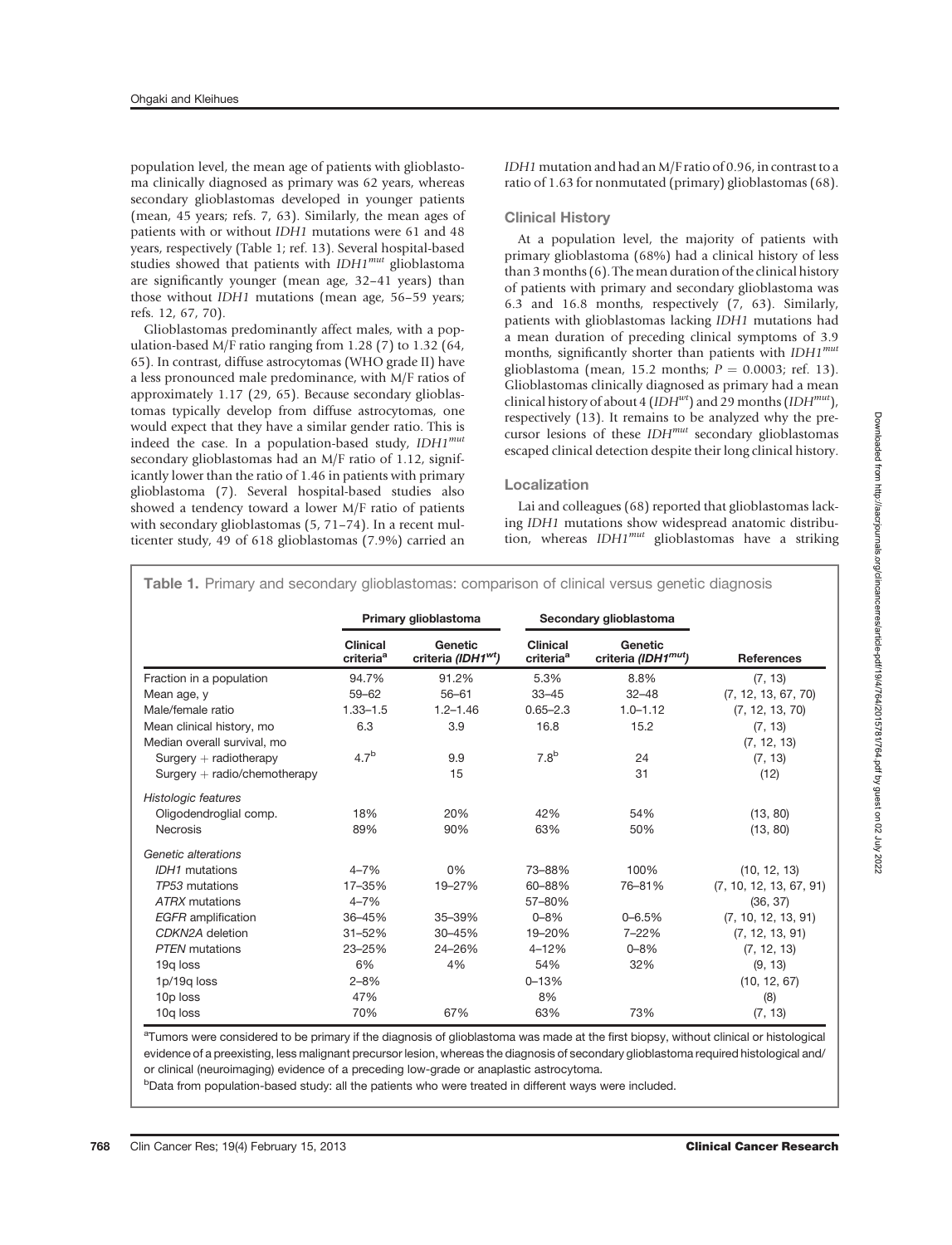Definition of Primary and Secondary Glioblastomas

predominance of frontal lobe involvement, in particular in the region surrounding the rostral extension of the lateral ventricles. Stockhammer and colleagues (75) showed that  $IDH1/2^{mut}$  WHO grade II astrocytomas tend to develop in a frontal location, and that seizures were the initial symptom in approximately 70% of patients. According to Zlatescu and colleagues (76) oligodendroglial tumors with 1p/19q losses occur most frequently in the frontal lobe and have a tendency for widespread growth across the midline. Similarly, Laigle-Donadey and colleagues (77) showed that oligodendrogliomas with 1p/19q loss were located predominantly in the frontal lobe. These observations suggest that oligodendrogliomas, astrocytomas, and secondary glioblastomas derived thereof originate from precursor cells located in or migrating to the frontal lobe.

### Extent of Necrosis

Already in his 1940 publication, Scherer noted "the absence of extensive necrosis and peritumoral brain swelling in secondary and their almost constant presence in primary glioblastomas may play a certain role in the clinical behavior of the two types" (1). He attributed this to the slower growth rate of secondary glioblastomas. It is now understood that a hypoxia-mediated activation of the coagulation system causes intravascular thrombosis, further increases intratumoral hypoxia, and leads to abnormal endothelial cell proliferation and tumor necrosis (78, 79). Microvascular proliferation is induced by VEGF, which shows a markedly higher expression in primary than in secondary glioblastomas (71).

Histopathologically, large areas of ischemic and/or pseudopalisading necrosis are more frequent in primary (89%) than secondary glioblastomas (63%;  $P = 0.0014$ ; ref. 80) and glioblastomas without IDH1 mutations (90% vs. 50%;  $P < 0.0001$ ; ref. 13; Table 1). This was confirmed in clinical MRI studies showing that necrosis was less frequent in  $IDH1<sup>mut</sup>$  glioblastomas, while exhibiting more frequent nonenhancing tumor components, larger size at diagnosis, lesser extent of edema, and increased prevalence of cystic and diffuse components (68).

### Histologic Features

According to the 2007 WHO classification, histologic criteria for the diagnosis of glioblastoma include nuclear atypia, cellular pleomorphism, mitotic activity, vascular thrombosis, microvascular proliferation, and necrosis (29). Glioblastomas may show significant intertumoral and intratumoral heterogeneity, both histologically and genetically (80–82) and this may also apply to glioma-initiating cells (82, 83). This heterogeneity reflects genomic instability and, occasionally, focal new clones arising as a result of additional genetic alterations can be seen histologically (84, 85). Areas with oligodendroglioma-like components are significantly more frequent in secondary than primary glioblastomas (42% vs. 18%;  $P = 0.0138$ ; ref. 80) and, accordingly, more frequent in  $IDH1^{mut}$  glioblastomas than in  $IDH1<sup>wt</sup>$  glioblastomas (54% vs. 20%;  $P < 0.0001$ ; ref. 13; Table 1). An increase in the fraction of tumor cells with oligodendroglial morphology in  $IDH1^{mut}$  glioblastomas was also reported in a large study of 618 cases (68). This is not surprising as secondary glioblastomas assumedly share  $IDH1^{mut}$  precursor cells with oligodendrogliomas (Fig. 1).

### Clinical Outcome

In a population-based study, the median overall survival of clinically diagnosed secondary glioblastoma was 7.8 months, significantly longer than the survival of patients with primary glioblastoma (4.7 months;  $P = 0.003$ ; ref. 7). Similarly, the analysis of patients with glioblastoma who were treated with surgery and radiotherapy showed that the mean overall survival time of patients with IDH1<sup>mut</sup> glioblastoma was 27.1 months, more than twice as long as that of patients with IDH1<sup>wt</sup> glioblastoma (11.3 months;  $P <$ 0.0001; ref. 13). Yan and colleagues (12) reported that IDH1<sup>mut</sup> glioblastomas treated with radio/chemotherapy had an overall survival time of 31 months, again twice as long as  $IDH1<sup>wt</sup>$  tumors. A different response to therapy is also supported by the observation that dose enhancement did not improve the outcome of glioblastomas with a proneural signature (containing IDH1<sup>mut</sup> cases), in contrast to glioblastomas with neural, classical, or mesenchymal signature, which all profited from more intensive therapy (61). If confirmed in prospective clinical trials, this may eventually allow for dose deescalation in patients with secondary glioblastoma.

### Origin of Primary and Secondary Glioblastomas

Before the discovery of IDH1 mutations as a lineage marker, it was assumed that primary and secondary glioblastomas developed from the same precursor cell population but showed distinct clinical and biologic behavior due to the acquisition of different genetic alterations (6). There is now increasing evidence that despite their similar histologic features, primary and secondary glioblastomas develop from different cells of origin. The evidence supporting this hypothesis includes the observations that: (i) only secondary glioblastomas but not primary glioblastomas share common IDH1/2 mutations with oligodendrogliomas; (ii) primary and secondary glioblastomas develop in patients of different age groups and have a different sex distribution; (iii) primary and secondary glioblastomas are located in different brain regions; and (iv) primary and secondary glioblastomas have a significantly different clinical outcome. All these data suggest that primary and secondary glioblastomas are in fact different tumor entities that are derived from distinctly different neural precursor cells.

There is also evidence that cancer stem cells in primary and secondary glioblastomas may also be different. In one study, the relative content of  $CD133+$  cells was significantly higher in primary than in secondary glioblastomas, and  $CD133+$  expression was associated with neurosphere formation only in primary but not secondary glioblastomas (86).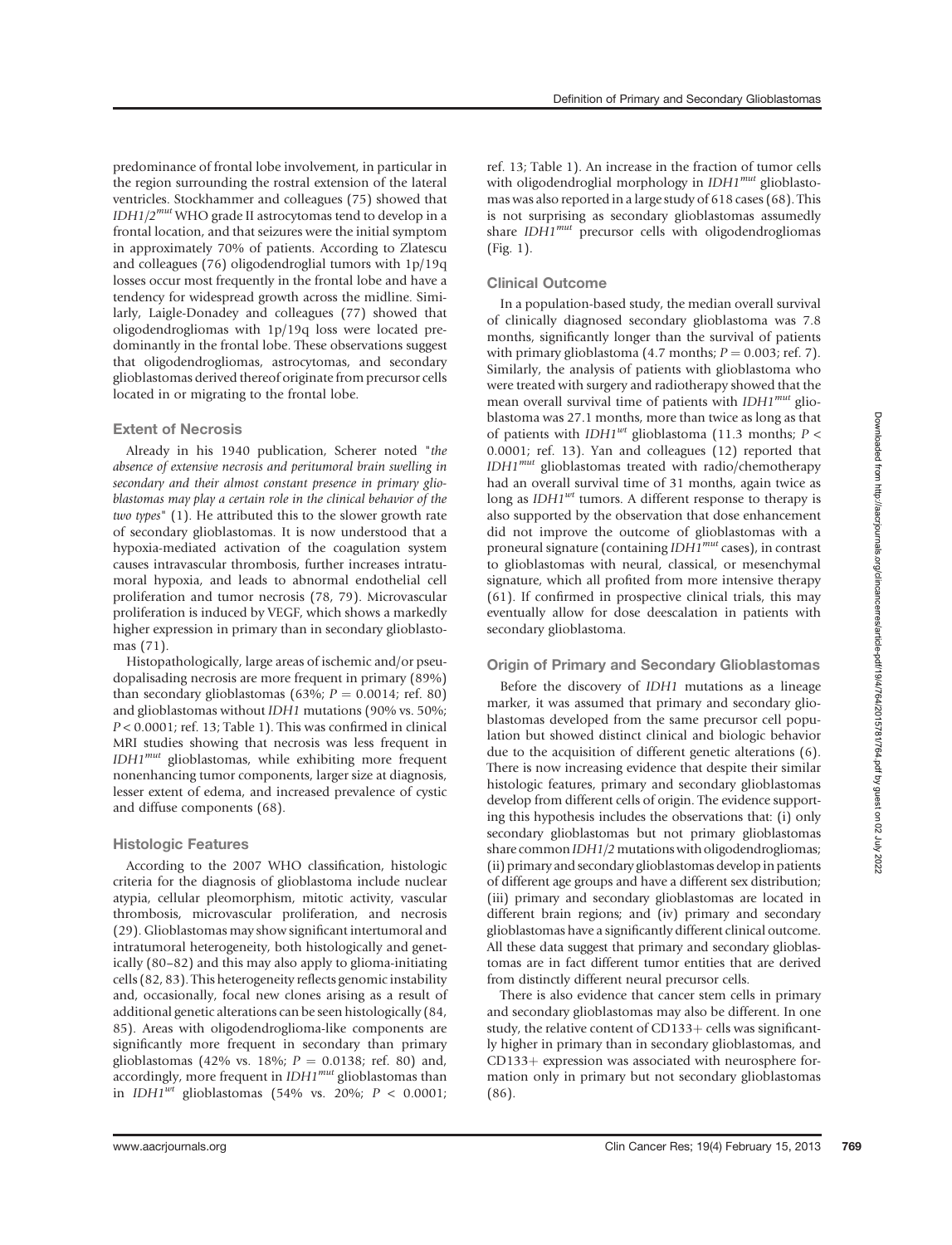### Phenotype/Genotype Correlations

Despite differences in clinical history and genetic, epigenetic, and expression profiles, primary and secondary glioblastomas are histologically largely indistinguishable, except that extensive necrosis is more frequent in primary glioblastomas and oligodendroglioma components are more frequent in secondary glioblastomas (80; Table 1). This similarity may be attributable to genetic alterations that are common to both primary and secondary glioblastomas.

The most frequent genetic alteration shared by both primary and secondary glioblastomas is LOH at 10q  $(\sim 60\%$  of cases; refs. 6–8, 87–89), the most commonly deleted region being 10q25-qter, distal to D10S1683 (8). Because mutations of the PTEN gene located at 10q23.3 prevail in primary glioblastomas ( $\sim$ 25%), but are rare in secondary glioblastomas (<5%; refs. 6, 7, 90), loss of function of gene(s) other than PTEN is likely to be responsible for the common malignant phenotype. Circumscribed glioblastoma foci in low-grade diffuse astrocytoma or anaplastic astrocytoma show additional deletions at 10q25 qter, distal to D10S597, including the DMBT1 and FGFR2 loci (84). This suggests that the acquisition of a highly malignant glioblastoma phenotype is associated with loss of putative tumor suppressor gene(s) on 10q25-qter.

### Pace of Malignant Progression to Secondary Glioblastoma

The ability to predict the pace of progression from lowgrade diffuse astrocytoma to secondary glioblastoma would be clinically very important by giving oncologists a rational basis for deciding whether and at which stage to administer adjuvant radiotherapy. Histopathologically, this is not possible, as Scherer noted already in 1940: "Why certain astrocytomas become transformed into glioblastomas while others remain pure, is still obscure. No morphological sign explaining or announcing this tendency could be found" (1).

When commonly deleted genes at 10q25-qter in  $IDH<sup>wt</sup>$ and  $IDH^{mut}$  glioblastomas were searched for in The Cancer Genome Atlas (TCGA; ref. 91), 10 genes were identified with log-ratio thresholds of  $-1.0$ , and, of these, DMBT1 at

**References** 

- 1. Scherer HJ. Cerebral astrocytomas and their derivatives. Am J Cancer 1940;40:159–98.
- 2. Peiffer J, Kleihues P. Hans-Joachim Scherer (1906–1945), pioneer in glioma research. Brain Pathol 1999;9:241–5.
- 3. Zulch KJ. Histological typing of tumours of the central nervous system. Geneva: World Health Organization; 1979.
- 4. Kleihues P, Burger PC, Scheithauer BW. Histological typing of tumours of the central nervous system. 2nd ed. Springer-Verlag; 1993.
- 5. Watanabe K, Tachibana O, Sato K, Yonekawa Y, Kleihues P, Ohgaki H. Overexpression of the EGF receptor and p53 mutations are mutually exclusive in the evolution of primary and secondary glioblastomas. Brain Pathol 1996;6:217–24.
- 6. Ohgaki H. Kleihues P. Genetic pathways to primary and secondary glioblastoma. Am J Pathol 2007;170:1445–53.
- 7. Ohgaki H, Dessen P, Jourde B, Horstmann S, Nishikawa T, Di Patre PL, et al. Genetic pathways to glioblastoma: a population-based study. Cancer Res 2004;64:6892–9.

10q26.13 was the only homozygously deleted gene in glioblastomas with or without IDH1 mutations (12.5% vs. 8.0%; ref. 92). DMBT1 homozygous deletion was detected at a similar frequency in an independent set of primary and secondary glioblastomas (20% vs. 21%; ref. 92). A small fraction (11.3%) of diffuse astrocytomas WHO grade II also showed a DMBT1 homozygous deletion, and this was significantly associated with shorter overall patient survival (92). A similar approach was used to search for commonly amplified genes in  $IDH^{wt}$  and  $IDH^{mut}$  glioblastomas in the TCGA database. A total of 25 genes were identified, of which 21 were located at 7q31-34 (93). Further analyses revealed gain of the MET gene at 7q31.2 in primary glioblastomas (47%) and secondary glioblastomas (44%). Interestingly, MET gain is also common in diffuse astrocytomas (38%), and was associated with shorter survival (93). These results indicate that several genetic alterations frequent in both primary and secondary glioblastomas may be responsible for the common histologic phenotype and, if already present in diffuse astrocytomas, may predict unfavorable clinical outcome (92, 93). Whole-genome DNA sequencing of diffuse astrocytomas (WHO grade II) and anaplastic astrocytomas (WHO grade III) in patients with favorable or poor outcome is likely to identify further genetic alterations that drive the malignant progression to secondary glioblastoma.

### Disclosure of Potential Conflicts of Interest

## No potential conflicts of interest were disclosed.

#### Authors' Contributions

Conception and design: H. Ohgaki, P. Kleihues

Acquisition of data (provided animals, acquired and managed patients, provided facilities, etc.): H. Ohgaki

Analysis and interpretation of data (e.g., statistical analysis, biostatistics, computational analysis): H. Ohgaki, P. Kleihues

Writing, review, and/or revision of the manuscript: H. Ohgaki, P. Kleihues

Administrative, technical, or material support (i.e., reporting or organizing data, constructing databases): H. Ohgaki, P. Kleihues Study supervision: H. Ohgaki

Received September 19, 2012; revised October 30, 2012; accepted November 5, 2012; published OnlineFirst December 3, 2012.

- 8. Fujisawa H, Reis RM, Nakamura M, Colella S, Yonekawa Y, Kleihues P, et al. Loss of heterozygosity on chromosome 10 is more extensive in primary (de novo) than in secondary glioblastomas. Lab Invest 2000;80:65–72.
- 9. Nakamura M, Yang F, Fujisawa H, Yonekawa Y, Kleihues P, Ohgaki H. Loss of heterozygosity on chromosome 19 in secondary glioblastomas. J Neuropathol Exp Neurol 2000;59:539–43.
- 10. Balss J, Meyer J, Mueller W, Korshunov A, Hartmann C, von Deimling A. Analysis of the IDH1 codon 132 mutation in brain tumors. Acta Neuropathol 2008;116:597–602.
- 11. Watanabe T, Nobusawa S, Kleihues P, Ohgaki H. IDH1 mutations are early events in the development of astrocytomas and oligodendrogliomas. Am J Pathol 2009;174:1149–53.
- 12. Yan H, Parsons DW, Jin G, McLendon R, Rasheed BA, Yuan W, et al. IDH1 and IDH2 mutations in gliomas. N Engl J Med 2009;360:765–73.
- 13. Nobusawa S, Watanabe T, Kleihues P, Ohgaki H. IDH1 mutations as molecular signature and predictive factor of secondary glioblastomas. Clin Cancer Res 2009;15:6002–7.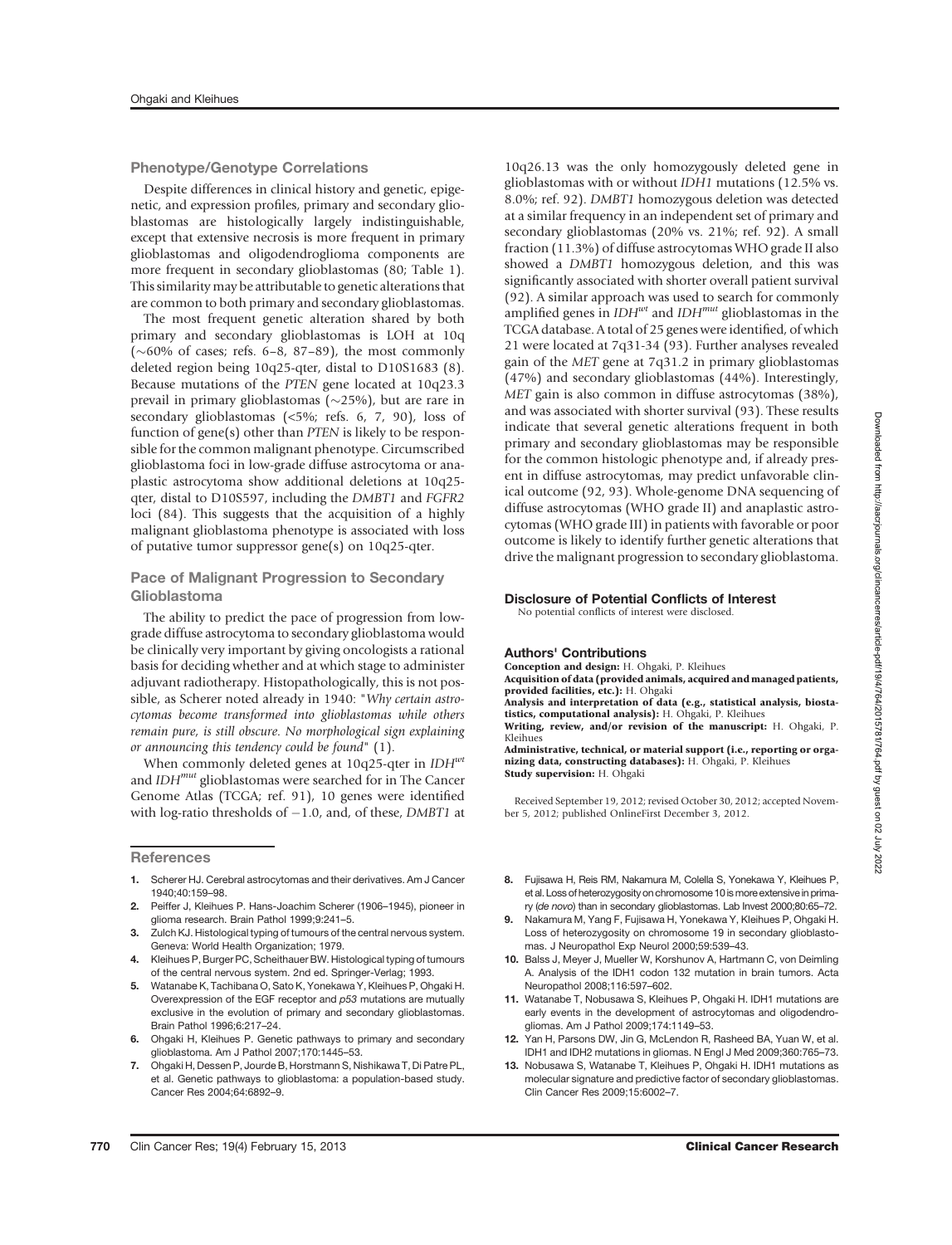- 14. Parsons DW, Jones S, Zhang X, Lin JC-H, Leary RJ, Angenendt P, et al. An integrated genomic analysis of human glioblastoma multiforme. Science 2008;321:1807–12.
- 15. Bleeker FE, Lamba S, Leenstra S, Troost D, Hulsebos T, Vandertop WP, et al. IDH1 mutations at residue p.R132 (IDH1(R132)) occur frequently in high-grade gliomas but not in other solid tumors. Hum Mutat 2009;30:7–11.
- 16. Amary MF, Bacsi K, Maggiani F, Damato S, Halai D, Berisha F, et al. IDH1 and IDH2 mutations are frequent events in central chondrosarcoma and central and periosteal chondromas but not in other mesenchymal tumours. J Pathol 2011;224:334–43.
- 17. Borger DR, Tanabe KK, Fan KC, Lopez HU, Fantin VR, Straley KS, et al. Frequent mutation of isocitrate dehydrogenase (IDH)1 and IDH2 in cholangiocarcinoma identified through broad-based tumor genotyping. Oncologist 2012;17:72–9.
- 18. Mardis ER, Ding L, Dooling DJ, Larson DE, McLellan MD, Chen K, et al. Recurring mutations found by sequencing an acute myeloid leukemia genome. N Engl J Med 2009;361:1058–66.
- 19. Dang L, Jin S, Su SM. IDH mutations in glioma and acute myeloid leukemia. Trends Mol Med 2010;16:387–97.
- 20. Patel KP, Ravandi F, Ma D, Paladugu A, Barkoh BA, Medeiros LJ, et al. Acute myeloid leukemia with IDH1 or IDH2 mutation: frequency and clinicopathologic features. Am J Clin Pathol 2011;135:35–45.
- 21. Paschka P, Schlenk RF, Gaidzik VI, Habdank M, Kronke J, Bullinger L, et al. IDH1 and IDH2 mutations are frequent genetic alterations in acute myeloid leukemia and confer adverse prognosis in cytogenetically normal acute myeloid leukemia with NPM1 mutation without FLT3 internal tandem duplication. J Clin Oncol 2010;28: 3636–43.
- 22. Abbas S, Lugthart S, Kavelaars FG, Schelen A, Koenders JE, Zeilemaker A, et al. Acquired mutations in the genes encoding IDH1 and IDH2 both are recurrent aberrations in acute myeloid leukemia: prevalence and prognostic value. Blood 2010;116:2122–6.
- 23. Pardanani A, Lasho TL, Finke CM, Mai M, McClure RF, Tefferi A. IDH1 and IDH2 mutation analysis in chronic- and blast-phase myeloproliferative neoplasms. Leukemia 2010;24:1146–51.
- 24. Cairns RA, Iqbal J, Lemonnier F, Kucuk C, de LL, Jais JP, et al. IDH2 mutations are frequent in angioimmunoblastic T-cell lymphoma. Blood 2012;119:1901–3.
- 25. Shibata T, Kokubu A, Miyamoto M, Sasajima Y, Yamazaki N. Mutant IDH1 confers an in vivo growth in a melanoma cell line with BRAF mutation. Am J Pathol 2011;178:1395–402.
- 26. Murugan AK, Bojdani E, Xing M. Identification and functional characterization of isocitrate dehydrogenase 1 (IDH1) mutations in thyroid cancer. Biochem Biophys Res Commun 2010;393:555–9.
- 27. Toedt G, Barbus S, Wolter M, Felsberg J, Tews B, Blond F, et al. Molecular signatures classify astrocytic gliomas by IDH1 mutation status. Int J Cancer 2011;128:1095–103.
- 28. Ohgaki H, Kleihues P. Genetic profile of astrocytic and oligodendroglial gliomas. Brain Tumor Pathol 2011;28:177–83.
- 29. Louis DN, Ohgaki H, Wiestler OD, Cavenee WK, editors. WHO classification of tumours of the central nervous system. Lyon: IARC; 2007. p. 1–309.
- 30. Okamoto Y, Di Patre PL, Burkhard C, Horstmann S, Jourde B, Fahey M, et al. Population-based study on incidence, survival rates, and genetic alterations of low-grade astrocytomas and oligodendrogliomas. Acta Neuropathol 2004;108:49–56.
- 31. Watanabe T, Nakamura M, Kros JM, Burkhard C, Yonekawa Y, Kleihues P, et al. Phenotype versus genotype correlation in oligodendrogliomas and low-grade diffuse astrocytomas. Acta Neuropathol 2002;103:267–75.
- 32. Reifenberger G, Louis DN. Oligodendroglioma: toward molecular definitions in diagnostic neuro-oncology. J Neuropathol Exp Neurol 2003;62:111–26.
- 33. Kim YH, Nobusawa S, Mittelbronn M, Paulus W, Brokinkel B, Keyvani K, et al. Molecular classification of low-grade diffuse gliomas. Am J Pathol 2010;177:2708–14.
- 34. Bettegowda C, Agrawal N, Jiao Y, Sausen M, Wood LD, Hruban RH, et al. Mutations in CIC and FUBP1 contribute to human oligodendroglioma. Science 2011;333:1453–5.
- 35. Yip S, Butterfield YS, Morozova O, Chittaranian S, Blough MD, An J, et al. Concurrent CIC mutations, IDH mutations, and 1p/19q loss distinguish oligodendrogliomas from other cancers. J Pathol 2012;226:7–16.
- 36. Jiao Y, Killela PJ, Reitman ZJ, Rasheed AB, Heaphy CM, de Wilde RF, et al. Frequent ATRX, CIC, and FUBP1 mutations refine the classification of malignant gliomas. Oncotarget 2012;3:709–22.
- 37. Liu XY, Gerges N, Korshunov A, Sabha N, Khuong-Quang DA, Fontebasso AM, et al. Frequent ATRX mutations and loss of expression in adult diffuse astrocytic tumors carrying IDH1/IDH2 and TP53 mutations. Acta Neuropathol 2012;124:615–25.
- 38. Kim YH, Lachuer J, Mittelbronn M, Paulus W, Brokinkel B, Keyvani K, et al. Alterations in the RB1 pathway in low-grade diffuse gliomas lacking common genetic alterations. Brain Pathol 2011;21:645–51.
- 39. Kleihues P, Schauble B, zur Hausen A, Esteve J, Ohgaki H. Tumors associated with p53 germline mutations: a synopsis of 91 families. Am J Pathol 1997;150:1–13.
- 40. Olivier M, Goldger DE, Sodha N, Ohgaki H, Kleihues P, Hainaut P, et al. Li-Fraumeni and related syndromes: correlation between tumor type, family structure and TP53 genotype. Cancer Res 2003;63:6643–50.
- 41. Watanabe T, Vital A, Nobusawa S, Kleihues P, Ohgaki H. Selective acquisition of IDH1 R132C mutations in astrocytomas associated with Li-Fraumeni syndrome. Acta Neuropathol 2009;117:653–6.
- 42. Sasaki M, Knobbe CB, Munger JC, Lind EF, Brenner D, Brustle A, et al. IDH1(R132H) mutation increases murine haematopoietic progenitors and alters epigenetics. Nature 2012;488:656–9.
- 43. Sasaki M, Knobbe CB, Itsumi M, Elia AJ, Harris IS, Chio II, et al. D-2 hydroxyglutarate produced by mutant IDH1 perturbs collagen maturation and basement membrane function. Genes Dev 2012;26:2038–49.
- 44. Piaskowski S, Bienkowski M, Stoczynska-Fidelus E, Stawski R, Sieruta M, Szybka M, et al. Glioma cells showing IDH1 mutation cannot be propagated in standard cell culture conditions. Br J Cancer 2011; 104:968–70.
- 45. Jin G, Pirozzi CJ, Chen LH, Lopez GY, Duncan CG, Feng J, et al. Mutant IDH1 is required for IDH1 mutated tumor cell growth. Oncotarget 2012;3:774–82.
- 46. Luchman HA, Stechishin OD, Dang NH, Blough MD, Chesnelong C, Kelly JJ, et al. An in vivo patient-derived model of endogenous IDH1mutant glioma. Neuro Oncol 2012;14:184–91.
- 47. Narahara K, Kimura S, Kikkawa K, Takahashi Y, Wakita Y, Kasai R, et al. Probable assignment of soluble isocitrate dehydrogenase (IDH1) to 2q33.3. Hum Genet 1985;71:37–40.
- 48. Geisbrecht BV, Gould SJ. The human PICD gene encodes a cytoplasmic and peroxisomal NADP(+)-dependent isocitrate dehydrogenase. J Biol Chem 1999;274:30527–33.
- 49. Devlin TM. Textbook of biochemistry with clinical correlations. Hoboken, NJ: Wiley-Liss, John Wiley & Sons; 2006.
- 50. Zhao S, Lin Y, Xu W, Jiang W, Zha Z, Wang P, et al. Glioma-derived mutations in IDH1 dominantly inhibit IDH1 catalytic activity and induce HIF-1alpha. Science 2009;324:261–5.
- 51. Dang L, White DW, Gross S, Bennett BD, Bittinger MA, Driggers EM, et al. Cancer-associated IDH1 mutations produce 2-hydroxyglutarate. Nature 2009;462:739–44.
- 52. Ward PS, Patel J, Wise DR, bdel-Wahab O, Bennett BD, Coller HA, et al. The common feature of leukemia-associated IDH1 and IDH2 mutations is a neomorphic enzyme activity converting alpha-ketoglutarate to 2-hydroxyglutarate. Cancer Cell 2010;17:225–34.
- 53. Jin G, Reitman ZJ, Spasojevic I, Batinic-Haberle I, Yang J, Schmidt-Kittler O, et al. 2-Hydroxyglutarate production, but not dominant negative function, is conferred by glioma-derived NADP-dependent isocitrate dehydrogenase mutations. PLoS ONE 2011;6:e16812.
- 54. Noushmehr H, Weisenberger DJ, Diefes K, Phillips HS, Pujara K, Berman BP, et al. Identification of a CpG island methylator phenotype that defines a distinct subgroup of glioma. Cancer Cell 2010;17:510–22.
- 55. Christensen BC, Smith AA, Zheng S, Koestler DC, Houseman EA, Marsit CJ, et al. DNA methylation, isocitrate dehydrogenase mutation, and survival in glioma. J Natl Cancer Inst 2011;103:143–53.
- 56. Figueroa ME, bdel-Wahab O, Lu C, Ward PS, Patel J, Shih A, et al. Leukemic IDH1 and IDH2 mutations result in a hypermethylation phenotype, disrupt TET2 function, and impair hematopoietic differentiation. Cancer Cell 2010;18:553–67.